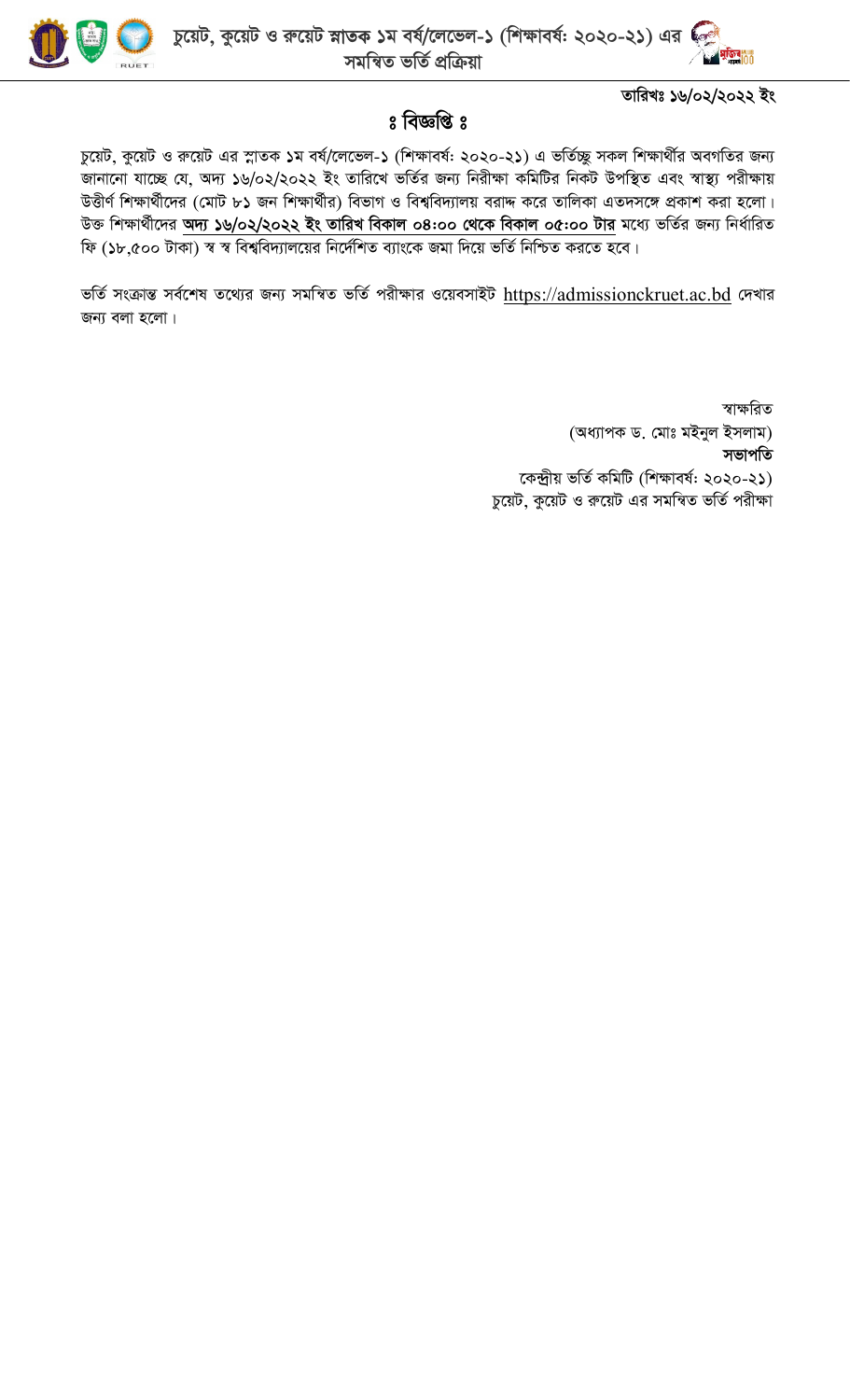

| Department Anocation (Brefit, ISA 4001-5000) |                |               |                            |              |                 |  |  |  |
|----------------------------------------------|----------------|---------------|----------------------------|--------------|-----------------|--|--|--|
| SL                                           | <b>Roll No</b> | <b>Center</b> | <b>Student Name</b>        | <b>Merit</b> | Dept.-Univ.     |  |  |  |
| $\mathbf{1}$                                 | 71866          | <b>RUET</b>   | MD. TANVIR HASAN RAHAT     | 4807         | <b>URP-KUET</b> |  |  |  |
| $\overline{2}$                               | 74310          | <b>RUET</b>   | <b>MD. ARIF RAHMAN</b>     | 4808         | <b>URP-RUET</b> |  |  |  |
| $\overline{3}$                               | 68880          | <b>KUET</b>   | MD HABIBUL ISLAM SHUPON    | 4812         | <b>URP-KUET</b> |  |  |  |
| $\overline{4}$                               | 75751          | <b>RUET</b>   | <b>MARUF AHMED</b>         | 4813         | <b>LE-KUET</b>  |  |  |  |
| 5                                            | 61017          | <b>KUET</b>   | <b>SHOUMIK HALDER</b>      | 4814         | <b>URP-KUET</b> |  |  |  |
| 6                                            | 77996          | <b>RUET</b>   | MD. SHAJJAD HOSSAIN        | 4816         | <b>URP-RUET</b> |  |  |  |
| $\overline{7}$                               | 51065          | <b>CUET</b>   | <b>RAKIB HASNAT</b>        | 4817         | <b>URP-KUET</b> |  |  |  |
| 8                                            | 74670          | <b>RUET</b>   | MD. SADMAN MUBARRAT MAHEE  | 4819         | <b>URP-KUET</b> |  |  |  |
| 9                                            | 73117          | <b>RUET</b>   | ABU BAKAR SIDDIK SHAKIB    | 4821         | <b>LE-KUET</b>  |  |  |  |
| 10                                           | 55295          | <b>CUET</b>   | <b>RAKIB HASAN</b>         | 4822         | <b>LE-KUET</b>  |  |  |  |
| 11                                           | 79329          | <b>RUET</b>   | YEASEEN BIN SIRAJ          | 4823         | <b>URP-KUET</b> |  |  |  |
| 12                                           | 76334          | <b>RUET</b>   | FAHIM MUNTASIR SHISHIR     | 4826         | <b>LE-KUET</b>  |  |  |  |
| 13                                           | 61293          | <b>KUET</b>   | <b>SHAHARIA SHAWON</b>     | 4829         | <b>URP-KUET</b> |  |  |  |
| 14                                           | 62111          | <b>KUET</b>   | MD. TANVIN SARKAR PALLAB   | 4830         | <b>URP-KUET</b> |  |  |  |
| 15                                           | 65873          | <b>KUET</b>   | <b>EMON CHOWDHURY</b>      | 4832         | <b>URP-RUET</b> |  |  |  |
| 16                                           | 55412          | <b>CUET</b>   | MD. JANE ALAM              | 4833         | <b>URP-KUET</b> |  |  |  |
| 17                                           | 72698          | <b>RUET</b>   | <b>UDDHAB SARKER</b>       | 4834         | <b>LE-KUET</b>  |  |  |  |
| 18                                           | 72718          | <b>RUET</b>   | NABONITA MONDAL            | 4852         | <b>URP-RUET</b> |  |  |  |
| 19                                           | 56205          | <b>CUET</b>   | <b>URBANA TAJRI HIMI</b>   | 4858         | <b>LE-KUET</b>  |  |  |  |
| 20                                           | 78990          | <b>RUET</b>   | <b>SIFATUS SAMI TARIF</b>  | 4860         | <b>URP-KUET</b> |  |  |  |
| 21                                           | 71281          | <b>RUET</b>   | F.M. FAHAD HASAN RIAD      | 4861         | <b>LE-KUET</b>  |  |  |  |
| 22                                           | 76927          | <b>RUET</b>   | MD. SHAHID HOSSAIN SARKER  | 4863         | <b>URP-RUET</b> |  |  |  |
| 23                                           | 77685          | <b>RUET</b>   | MOHSINA MONOARA            | 4865         | <b>URP-KUET</b> |  |  |  |
| 24                                           | 55971          | <b>CUET</b>   | <b>JIAUL AHMED</b>         | 4869         | <b>URP-KUET</b> |  |  |  |
| 25                                           | 50027          | <b>CUET</b>   | SHIDDHARTHA DHAR           | 4872         | <b>URP-KUET</b> |  |  |  |
| 26                                           | 68858          | <b>KUET</b>   | <b>SHAHANA ABADIN ROSE</b> | 4874         | <b>URP-KUET</b> |  |  |  |
| 27                                           | 62192          | <b>KUET</b>   | <b>SK. TOUFIQUE AHMED</b>  | 4876         | <b>URP-KUET</b> |  |  |  |
| 28                                           | 52868          | <b>CUET</b>   | MD. ASIFUR RAHMAN TONMOY   | 4879         | <b>URP-RUET</b> |  |  |  |
| 29                                           | 56734          | <b>CUET</b>   | TAWHIDUR RAHMAN EMON       | 4886         | <b>URP-KUET</b> |  |  |  |
| 30                                           | 78743          | <b>RUET</b>   | MD. ABDULLAH AL ANAN       | 4887         | <b>URP-KUET</b> |  |  |  |
| 31                                           | 53062          | <b>CUET</b>   | <b>TAIBA ZANNAT</b>        | 4888         | <b>URP-KUET</b> |  |  |  |
| 32                                           | 50187          | <b>CUET</b>   | MEHNAZ TABASSUM            | 4889         | <b>URP-RUET</b> |  |  |  |
| 33                                           | 52228          | <b>CUET</b>   | <b>SAIKAT DEY MUNNA</b>    | 4891         | <b>URP-KUET</b> |  |  |  |
| 34                                           | 71360          | <b>RUET</b>   | APARNA BASHAR JUI          | 4896         | <b>URP-RUET</b> |  |  |  |
| 35                                           | 77649          | <b>RUET</b>   | MD. TASKIN ALAM NIAZ       | 4899         | <b>URP-KUET</b> |  |  |  |
| 36                                           | 70120          | <b>RUET</b>   | <b>ISTIYAK MAHMOOD</b>     | 4901         | <b>URP-RUET</b> |  |  |  |
| 37                                           | 73465          | <b>RUET</b>   | MD. HABIBULLAH BASAR SANTO | 4906         | <b>URP-RUET</b> |  |  |  |
| 38                                           | 78878          | <b>RUET</b>   | <b>AL-AMIN RABBI</b>       | 4911         | <b>URP-RUET</b> |  |  |  |
| 39                                           | 62570          | <b>KUET</b>   | ISHTIAK AHMED RIFAT        | 4917         | <b>URP-RUET</b> |  |  |  |
| 40                                           | 74637          | <b>RUET</b>   | MD. JESAN                  | 4921         | <b>URP-RUET</b> |  |  |  |
| 41                                           | 77273          | <b>RUET</b>   | MUSFIQUR RAHAMAN MAHI      | 4924         | <b>URP-KUET</b> |  |  |  |
| 42                                           | 74259          | <b>RUET</b>   | <b>SOUROV PAL</b>          | 4926         | <b>URP-RUET</b> |  |  |  |
| 43                                           | 54197          | <b>CUET</b>   | <b>MOHSIN HASAN</b>        | 4929         | <b>URP-KUET</b> |  |  |  |

## **Department Allocation (Merit: KA 4801-5080)**